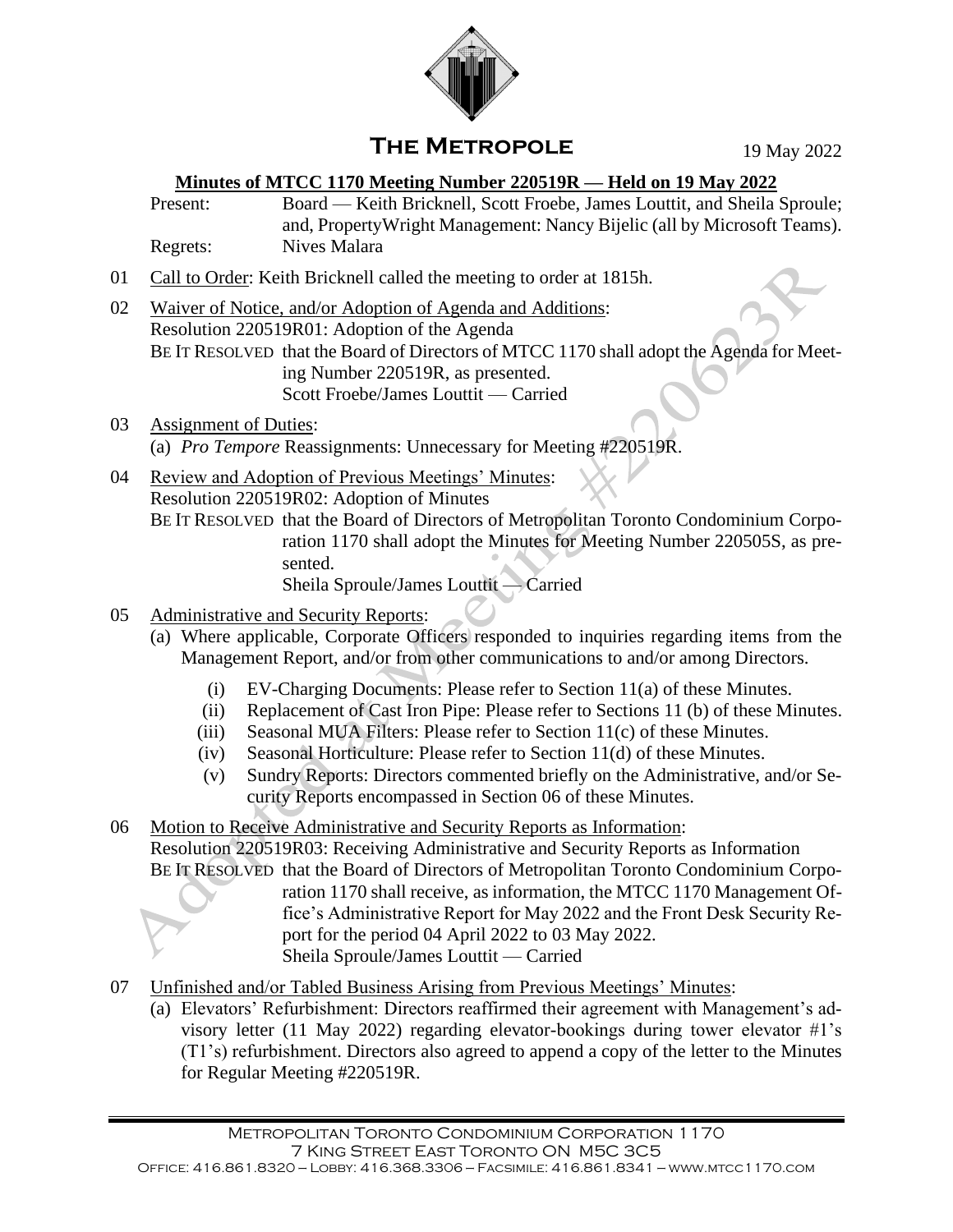- 08 Correspondence Requiring Action and/or Response: Directors thanked the President for preparing a response to a townhouse Owner's inquiries and asked Management to ensure that the Owner receives that Board-approved response.
- 09 Special Committee Reports: None
- 10 Other Reports: None
- 11 New and/or Brought-Forward Business: Keith Bricknell surrendered the Chair to James Louttit. (a) EV Charging Documents: Resolution 220519R04: Receiving Authorising Templates for EV-Charging WHEREAS MTCC 1170 acknowledges receipt of "Electric Vehicle Charging Station Policy", "Appendix 'A' to EV Policy", and "Electric Vehicle Charging Station Agreement" from [Lash Condo Law;](https://www.lashcondolaw.com/) AND, Whereas [Lash Condo Law](https://www.lashcondolaw.com/) has recommended further input from, inter alia, engineers and electrical contractors, so it can make the aforementioned documents specific to MTCC 1170's needs; THEREFORE, BE IT RESOLVED MTCC 1170 directs Management to secure the aforementioned input and report to the Board upon completion of the task. Keith Bricknell/Scott Froebe — Carried (b) Replacing Cast Iron Drainpipes: Resolution 220519R05: Authorising Drainpipe Replacements WHEREAS Management has advised that further replacement of cracked cast iron drainpipes is necessary in the garage, in the loading dock, and behind the garbage bin.; AND, Whereas engineer-approved XFR plastic pipe is a significantly more durable replacement; THEREFORE, BE IT RESOLVED MTCC 1170 authorises paying [Jermark Plumbing and Mechanical Services](https://www.jermark.ca/) Limited  $$6,800.00$  (+HST) to supply the components and complete the work described in their quote dated 26 April 2022; AND, FURTHER, BE IT RESOLVED that payment for the above-noted incremental service shall be from the Reserve Fund. Keith Bricknell/Scott Froebe — Carried Keith Bricknell resumed the Chair. (c) Seasonal MUA Filters' Replacement-Frequency: Resolution 220519R06: Authorising Semi-Monthly MUA Filter Replacement WHEREAS during spring, summer, and early autumn, airborne dust and/or allergens are at their peak; AND, Whereas MTCC 1170 wishes to safeguard the corridor pressurisation system's airquality; THEREFORE, BE IT RESOLVED MTCC 1170 authorises paying an additional \$3,902.80 (+HST) to Ambient Mechanical to increase the MUAs' filter-replacement from monthly to semi-monthly from 01 June 2022 to 30 September 2022 (inclusive of both dates), and to perform additional work in their Quote #QUO-18952-R8W8; AND, FURTHER,
	- BE IT RESOLVED that payment for the above-noted incremental service shall be from the Operating Fund.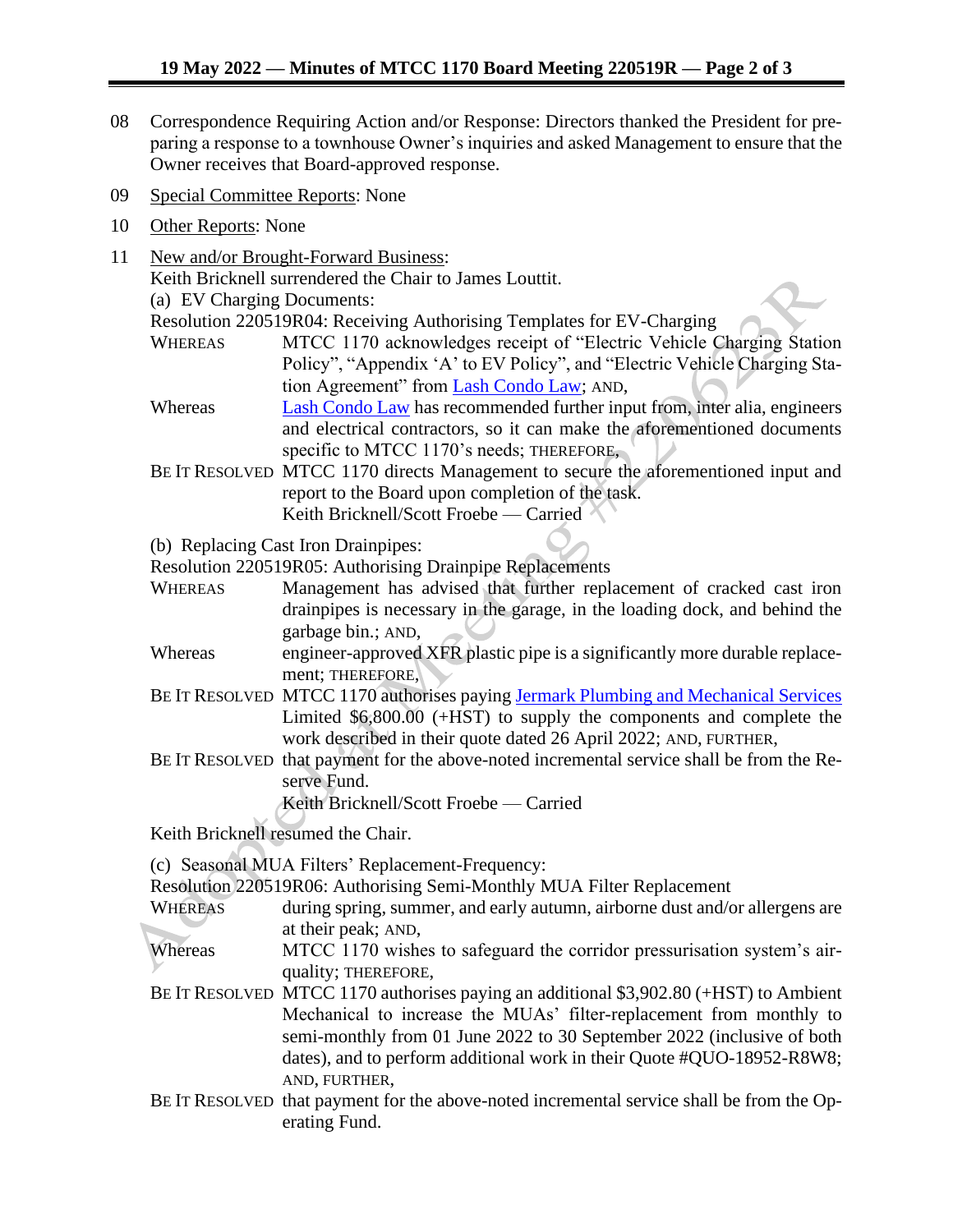Scott Froebe/James Louttit — Carried

(d) Seasonal Horticulture:

Resolution 220519R07: Contract for Annual Vegetation & Enhancements

- WHEREAS MTCC 1170's outdoor plants, shrubs, and/or trees are Common Elements (as described in the Declaration and/or as part of long-established aesthetic expectations); THEREFORE,
- BE IT RESOLVED that MTCC 1170 shall employ Fedak Landscaping to provide services described in their quotes #M1170-22 and M1170-04, and summarised below:
	- (a) \$4,550.00 (+ HST) for summer maintenance from 15 April 2022 until 14 November 2022 (inclusive of both dates);
	- (b) \$3,250.00 (+ HST) for watering from 15 April 2022 until 14 November 2022 (inclusive of both dates); AND,
	- (c) \$3,450.00 (+ HST) for supplying and planting annual plants on the roof's terrace, the 5<sup>th</sup> floor's terrace, and the Victoria Street townhouses' planters; AND,

BE IT RESOLVED that payment for the foregoing shall be from the Operating Fund. Sheila Sproule/James Louttit — Carried

- 12 Perusal File of Correspondence Received as Information: Received by e-mail from the Management Office, and/or available in a folder during the Board Meeting.
- 13 Date of the Next Meeting(s):

(a) Special Meeting: TBA

- (b) Regular Meeting #220623R: 1800h on Thursday 23 June 2022.
- 14 Motion for Adjournment Resolution 220519R08: Adjournment BE IT RESOLVED that the Board of Directors of Metropolitan Toronto Condominium Corporation 1170 shall adjourn Regular Meeting Number 220519R at 1822h on Thursday 19 May 2022. Scott Froebe/James Louttit — Carried

"Keith Bricknell" **The Community of Series** "Nives Malara"

President: Keith Bricknell *for* Secretary: Sheila Sproule